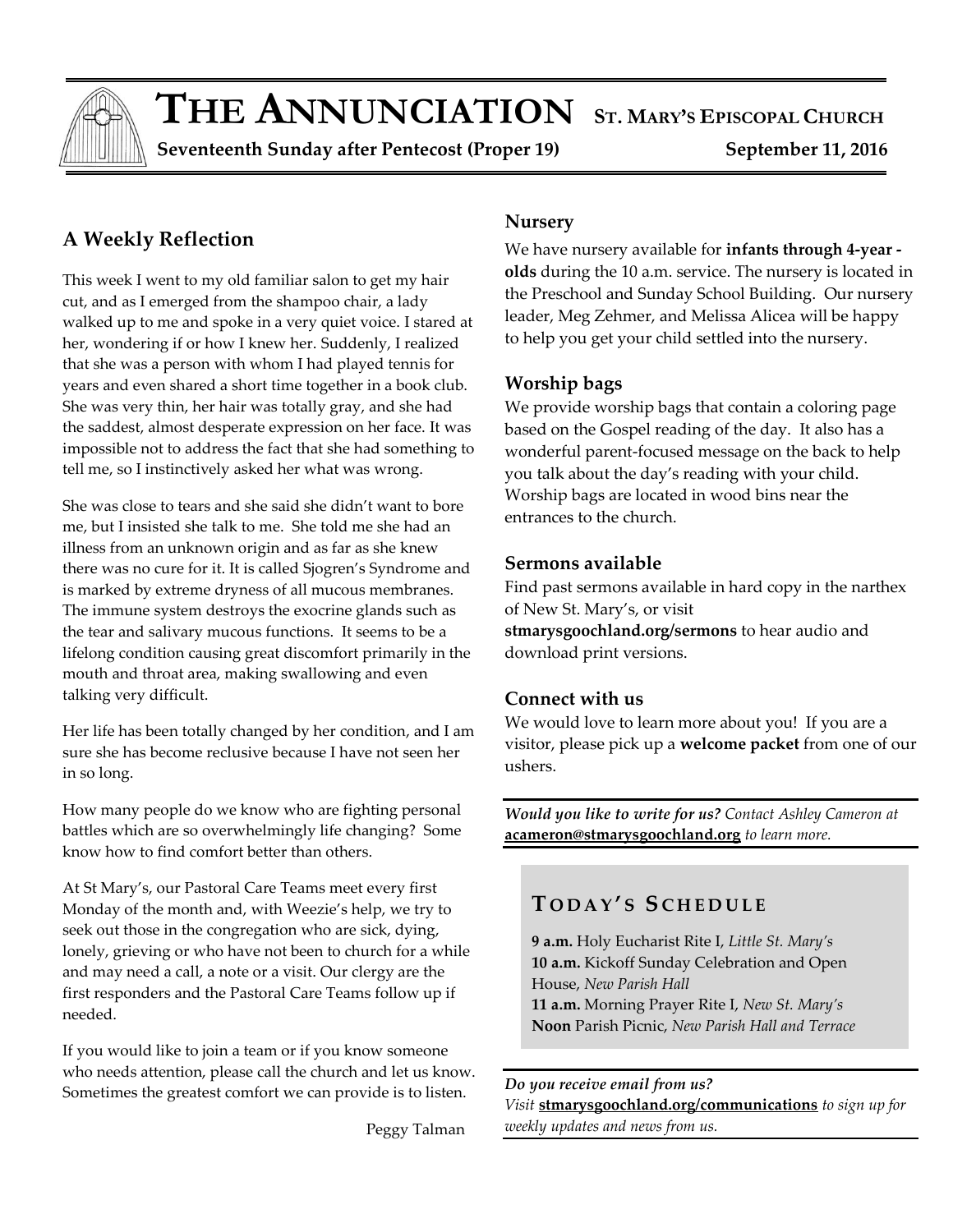**WELCOME!** Whether it is your first Sunday at St. Mary's, or your 401<sup>st</sup>, we're glad that you're with us. Please feel free to introduce yourself to an usher or a clergy member and consider filling out an information form. We invite you to join us on future **Sundays** at 10 a.m. for Eucharist and Morning Prayer, on Wednesdays for **Noonday Prayer** at 12 p.m. in beautiful and quaint Little St. Mary's, for a **class** or **Bible study**, or for many of our other **fellowship** and **outreach** offerings. **Little St. Mary's** is also **open** Monday through Friday between 8:30 a.m. and 4:30 p.m. and available to you for prayer and reflection. See the back page to get a sense of what we have going on around St. Mary's.

### **CALLING OUR RECTOR**

At last Sunday's service, I had the joyful duty of announcing our new Rector. I had barely started my remarks before I was vigorously interrupted by a standing ovation, my news not unexpected! Our sanctuary was overwhelmed by the Spirit and a love for our newly called Rector. Looking at Weezie, it was obvious that love was deeply shared.

It was a privilege to make that announcement; one that had not been given in over 32 years at St. Mary's. Weezie is only the fourth permanent Rector of St. Mary's Church, Dover Parish in its 138-year history.

The decision to call Weezie, while not planned, became a natural outcome of our Self Study. During that Discernment, those actively involved (and there were many) recognized how Weezie's ministry was aligned with our desires and intentions for St. Mary's. A momentum towards her permanence was visibly growing. That strength of support was displayed in the unanimous vote by the Vestry earlier this summer to offer Weezie as our nominee for Rector to Bishop Shannon Johnston, in accordance with the Canons of the Diocese of Virginia.

In late August we received the Bishop's response. In his letter to the Vestry the Bishop confirms his blessing of the Vestry's action, "… I have every confidence in Weezie's abilities, and I certainly believe this call will be a very fortunate one for the people and the ministries of St. Mary's.……I am eager to look forward- with all of you- to what I am certain is a very bright future for a remarkable parish." With God's help, may it be so.

> Al Rider *Senior Warden*

### **KICKOFF SUNDAY OPEN HOUSE**

**Stop by the Open House today!** In between the two services in the Dover Lounge and the New Parish Hall, find out about the many opportunities to participate in the vibrant life of St. Mary's at our Kickoff Sunday **Open House**. Here you can learn about how to **become involved in the following ministries**:

- Acolytes
- Altar Guild
- Buildings and Grounds
- CARITAS
- Children's Choir
- Children's Ministries Committee
- The Dovers
- Fellowship Committee
- ❖ Hospitality and Greeters Committee
- Outreach Committee
- Pastoral Care Teams
- Prayer Shawl Ministry
- The Seniors
- St. Mary's Choir
- St. Mary's Episcopal School
- Ushers and Funeral Ushers
- Wednesday Bible Study
- Worship (Eucharistic Ministers, Eucharistic Visitors, Prayer Leaders, and Readers)
- ❖ Youth Ministries Committee

During this time, children and youth will have the **opportunity to meet their teachers** for the year in preparation for the beginning of classes on the following Sunday, September 18. After today's 11 a.m. service, we'll celebrate the new year with **a parish picnic**.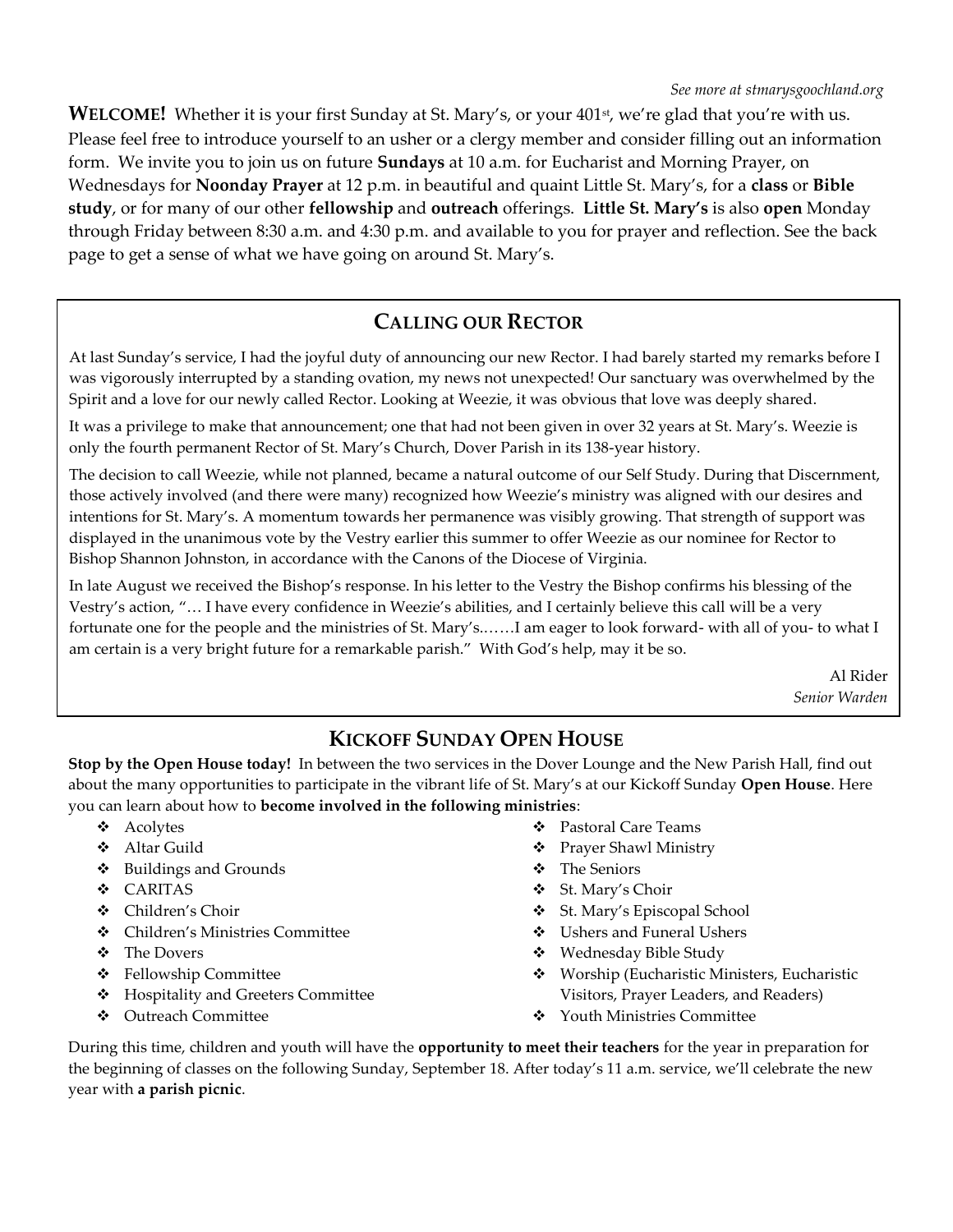# **CHILDREN AND YOUTH**

**Back to School Prayers –** Have you seen the **updated blackboard** in the **Café**? Please stop by and **write your prayer** or prayers for the teachers and students who are getting ready to head back to school in the coming days.

**Register today at 10 a.m. for Children's Sunday School**! Parents are asked to take their children to their classrooms, meet the new teachers and fill out the registration forms. The teachers will have an activity for the students to work on and some treats to share this week. On **September 18 we will be in full swing** at the 10 a.m. hour.

**We're back!** Sunday School and Youth Group for high school and middle school students are back starting next Sunday, September 18th

- ◆ **Middle School:** Sunday School for 6-7<sup>th</sup> grade students will meet the first four Sundays every month. Middle School Youth Group (6-8th grade) will be meeting first and third Sundays as well as the third Wednesday of each month.
- **Confirmation:** Confirmation also starts next Sunday, September 18. Confirmation will meet the first three Sundays of each month.
- **High School:** High School Students will have meetings the second and fourth Sunday mornings of each month and will have youth group on the fourth Sunday evening of every month.

For more information, please email Matt Rawls at *mrawls@stmarysgoochland.org*.

### **ADULTS**

**The Wednesday Bible Study returns!** Did you know that from September through May we hold a Bible study that looks at the upcoming Sunday's assigned lectionary readings? Esteemed University of Richmond Professor Frank Eakin leads a class each **Wednesday** at **10 a.m.** in the Library, and meetings will resume on **September 14.** Feel free to come once or every week, whether you know the Bible inside and out or are beginning to dip your toes into the text. All voices enrich the discussion!

**Start the fall with a Friday of fun and fellowship**. On **Friday, September 16**, at **6 p.m. (ish)** the **Dovers** (adults in their 20's, 30's, and 40's in actuality or spirit) will gather for a fun, **informal Fall Social** at the church. We will enjoy time on the beautiful terrace. Please bring a snack or sweet to share, and we will enjoy BYOB refreshments. We are also investigating our ability to provide **childcare** for this gathering, but to plan, **contact Philip Tickle** at *philiptickle@gmail.com* if you would like to use this resource. Anyone who would like to learn more about the Dover community is welcome.

### **OUTREACH**

St. Mary's is continually exploring ways to **do God's work in the world** through outreach. This year, the Outreach Committee instituted a **grant application process**, which seeks to provide more accountability from our outreach partners, and more importantly **seeks to strengthen relationship**s between St. Mary's and our outreach partners. Partners include CARITAS, Elk Hill, Goochland Free Clinic and Family Services, Peter Paul Development Center, and St. Andrew's School. Stop by the outreach table at today's Open House to **learn more or become involved**. Or email Ashley Cameron at *acameron@stmarysgoochland.org***.**

### **FOOD AND FELLOWSHIP**

**Celebrate good times!** We know that some of the best fellowship happens over food. Mark your calendars for the following dates:

- Beginning the **first Sunday of October**, we will **celebrate birthdays** and **anniversaries following the 11 a.m. service**. Join us for **cake** to accompany the coffee and wish fellow parishioners a happy birthday or anniversary.
- **Parish Breakfasts and Parish Suppers resume in October!** These meals are fun and delicious for all ages. Parish Breakfasts are on the **second Sundays** of each month **beginning at 9:30 a.m**., and Parish Suppers are on the **third Wednesdays** of the month from **5:30-7 p.m. If you would like to help cook or serve, please contact Carrie Schaeffer** at *saintmarysfellowship@gmail.com*.